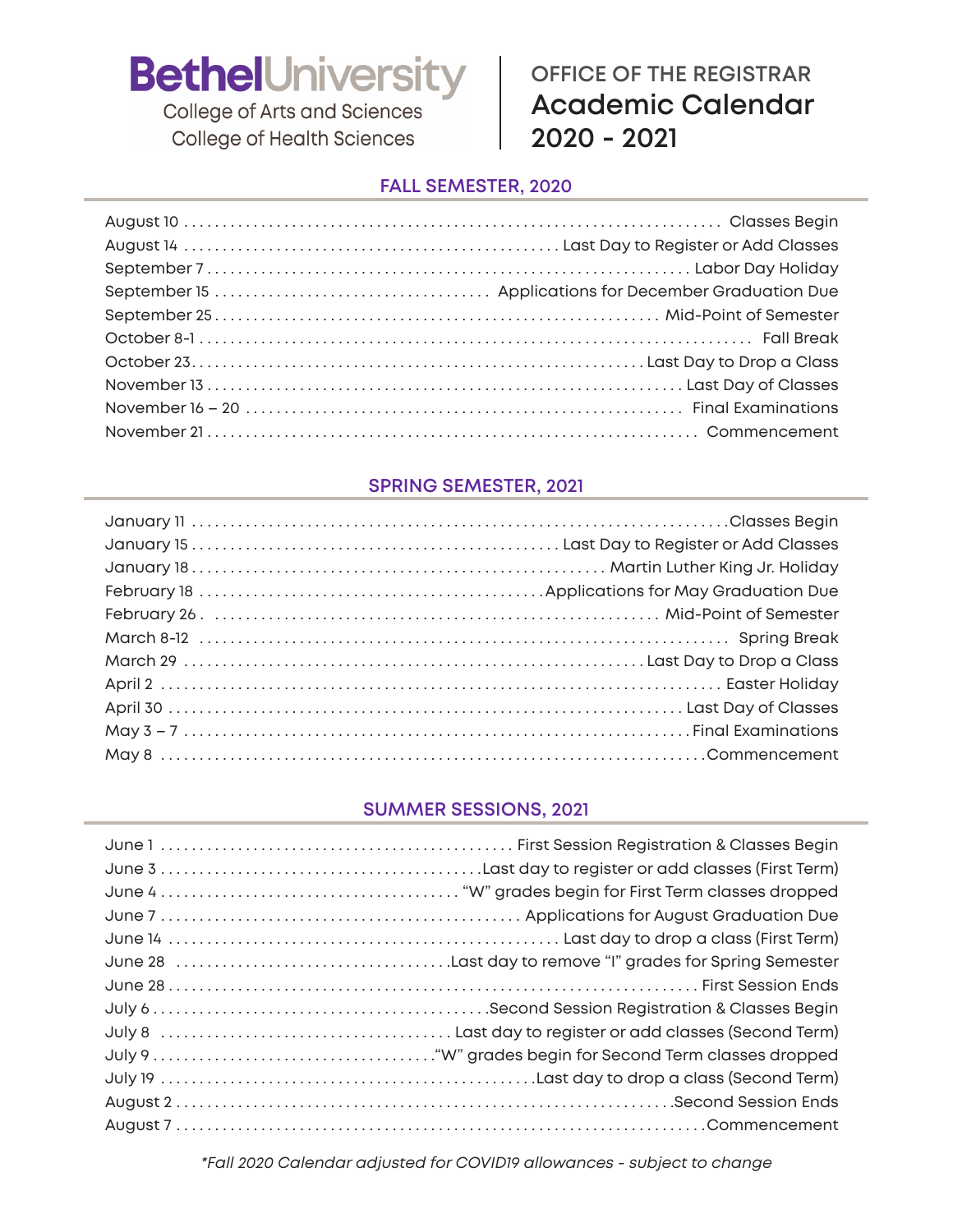**College of Arts and Sciences College of Health Sciences** 

### **OFFICE OF THE REGISTRAR Semester Calendar Fall 2020**

| 3 August               |        | Course Syllabi due (Division Chair)<br>Course Audits Due (Associate Academic Dean's Office) |
|------------------------|--------|---------------------------------------------------------------------------------------------|
| 10-14 August           |        | Drop/Add Period & Late Registration                                                         |
| 10 August              | 8:00am | <b>Classes Begin</b>                                                                        |
| 14 August              | 4:30pm | Last day to add a course to class list (Registrar's Office)                                 |
| 14 August - 23 October |        | Courses dropped receive "W" grade (Registrar's Office)                                      |
| 17 August              |        | Office Schedules due (Division Chair)                                                       |
| 21 August              |        | <b>Faculty Load Reports and Professional Development</b><br>Plans due (Division Chair)      |
| 28 August              |        | 3-Week At-Risk Reports Due                                                                  |
| 3 September            |        | Spring Semester Schedule Recommendations Due<br>(Registrar's Office)                        |
| 4 September            | 4:30pm | Last day to remove "I" grades from Summer Semester                                          |
| 7 September            |        | Labor Day Holiday                                                                           |
|                        |        |                                                                                             |
| 15 September           |        | Applications for December Graduation due<br>(Registrar's Office)                            |
| 18 September           |        | 6-Week At-Risk Reports Due                                                                  |
| 24 September           |        | Spring Schedule Finalized                                                                   |
| 25 September           |        | Mid-Point of Semester                                                                       |
| 8-11 October           |        | <b>Fall Break</b>                                                                           |
| 9 October              |        | 9-Week At-Risk Reports Due                                                                  |
| 12-16 October          |        | <b>Spring Semester Early Registration</b>                                                   |
| 23 October             | 4:30pm | Last day to drop a course (Registrar's Office)                                              |
| 2-6 November           |        | <b>Student Evaluation of Instruction</b>                                                    |
| 13 November            |        | Last Day of Classes                                                                         |
| 16-20 November         |        | <b>Final Examinations</b>                                                                   |
| 20 November            |        | Fall Semester 2020 Ends                                                                     |
| 21 November            |        | Commencement                                                                                |

*\*Fall 2020 Calendar adjusted for COVID19 allowances - subject to change*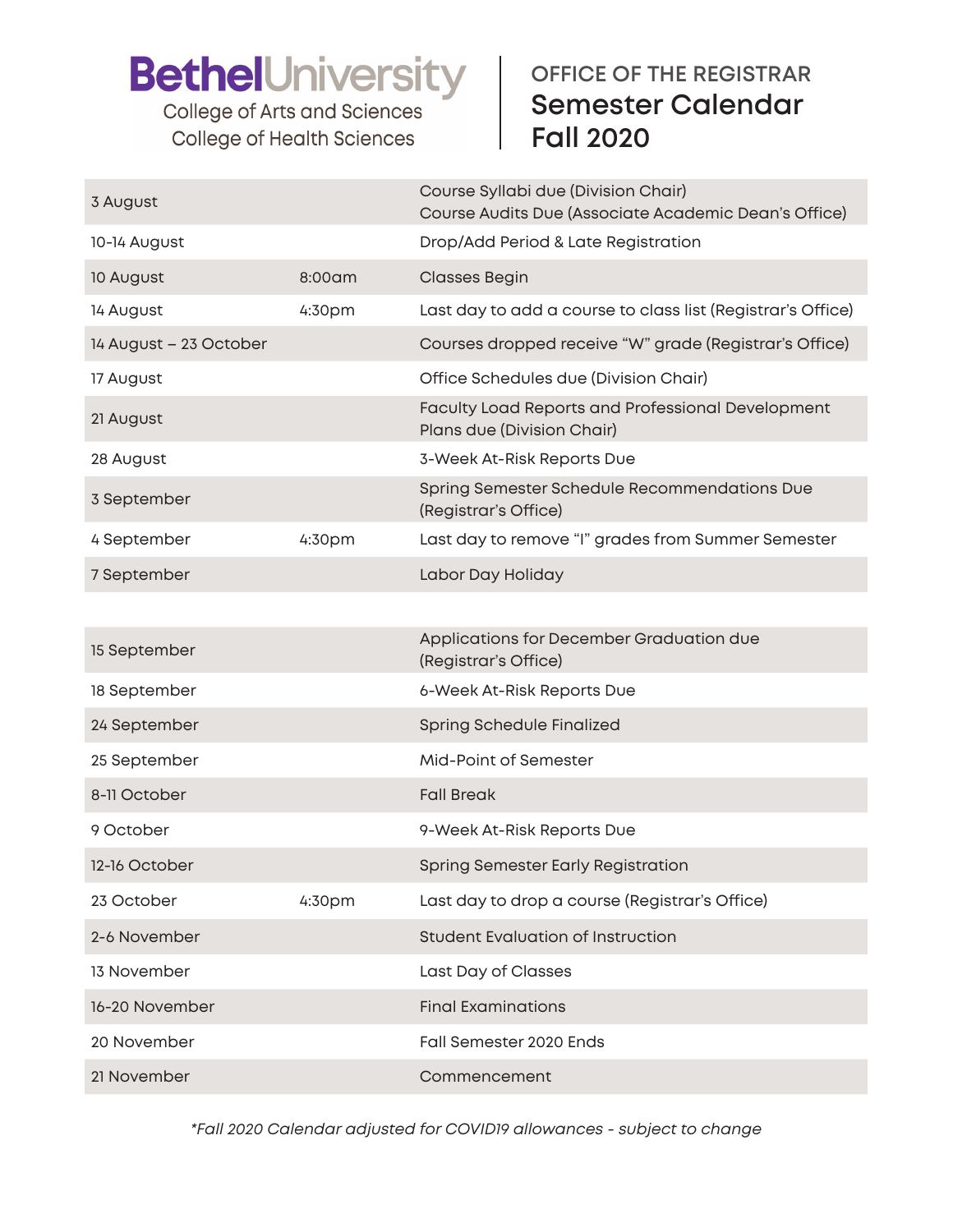College of Arts and Sciences **College of Health Sciences** 

### **OFFICE OF THE REGISTRAR Examination Schedule Fall Semester 2020**

| <b>CLASS TIME</b>                       | <b>DAY</b> | <b>DATE</b> | <b>TIME</b>            |
|-----------------------------------------|------------|-------------|------------------------|
| MWF/MW/W/F<br>12:00, 12:30              | Monday     | 11/16       | $9:00$ am – 11:00am    |
| M/MWF/MW/W/WF/F<br>9:00                 | Monday     | 11/16       | $12:30$ pm – $2:30$ pm |
| T/TTH/TH<br>9:15, 9:30                  | Monday     | 11/16       | $3:30$ pm $-5:30$ pm   |
| MWF/MW/WF/M<br>11:00                    | Tuesday    | 11/17       | $9:00$ am – 11:00am    |
| T/TTH/TH<br>2:15, 2:30, 3:00            | Tuesday    | 11/17       | $12:30$ pm $- 2:30$ pm |
| T/TTH/TH<br>1:00, 1:30                  | Tuesday    | 11/17       | 3:30pm - 5:30pm        |
| MWF/M-F/M/MW/WF/W/F<br>8:00             | Wednesday  | 11/18       | $9:00$ am – 11:00am    |
| M-F/M/MWF/W/WF/MW<br>10:00              | Wednesday  | 11/18       | $12:30$ pm – $2:30$ pm |
| M/T/WTHF/MW/W<br>4:00, 4:15, 5:00, 5:30 | Wednesday  | 11/18       | 3:30pm - 5:30pm        |
| M/W/MW/MWF/WF/F<br>1:00                 | Thursday   | 11/19       | $9:00$ am - 11:00am    |
| TTH/TH/T<br>8:00                        | Thursday   | 11/19       | $12:30$ pm – 2:30pm    |
| M/MW/W/MWF/F<br>2:00, 2:30, 3:00        | Thursday   | 11/19       | 3:30pm - 5:30pm        |
| T/TTH/TH<br>12:00, 12:30                | Friday     | 11/20       | $9:00$ am – 11:00am    |

Note: Final examinations for all evening classes not listed above will be held on the day and time for each class during the week of November 16 – 20.

While an individual student may reschedule a specific exam time with his/her professor, no faculty member may reschedule an ENTIRE class exam time without PRIOR clearance from the Academic Dean.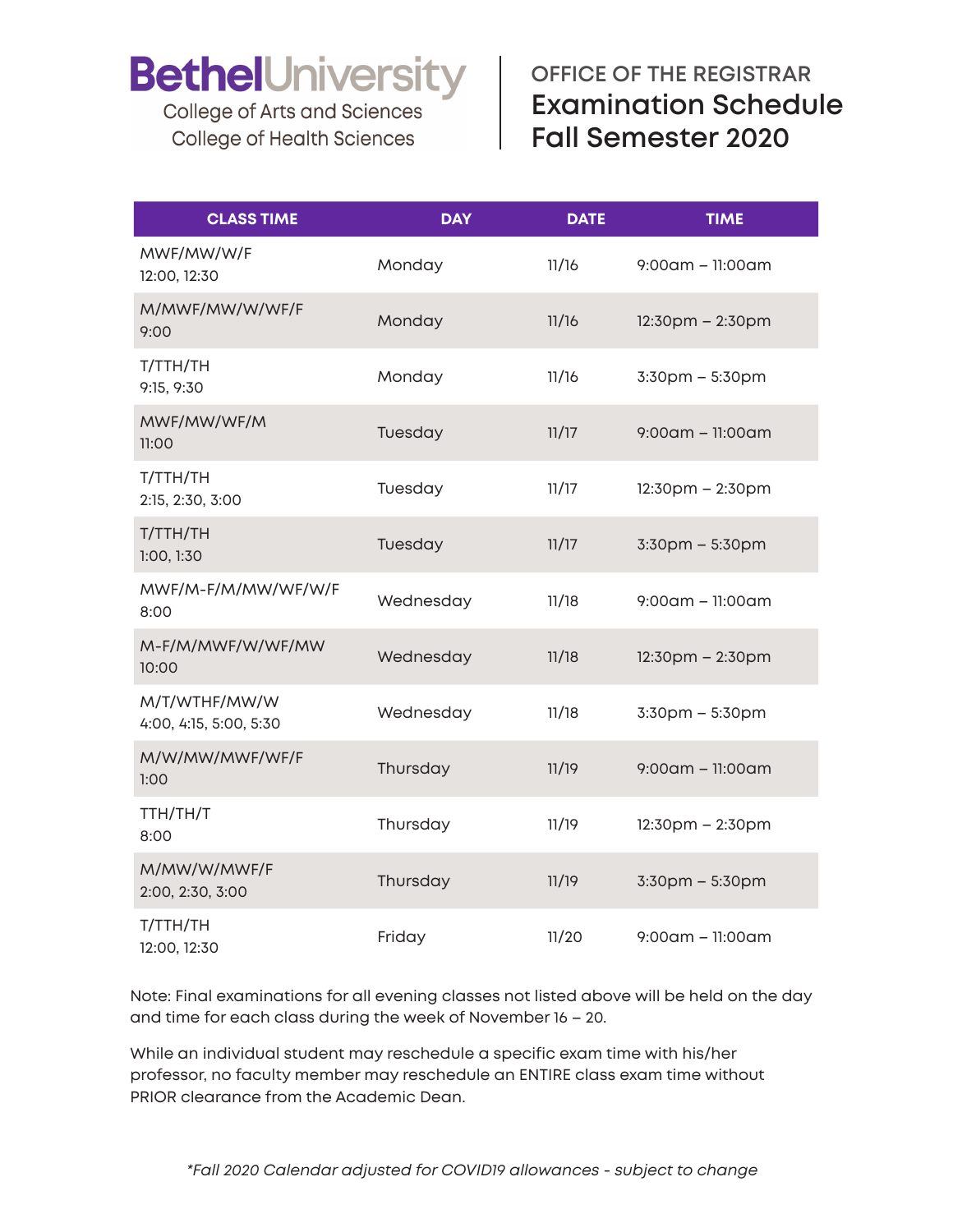College of Arts and Sciences **College of Health Sciences** 

### **OFFICE OF THE REGISTRAR Semester Calendar Spring 2021**

| 4 January             |        | Course Syllabi due (Academic Dean's Office)<br>Course Audits due (Associate Academic Dean's Office)  |
|-----------------------|--------|------------------------------------------------------------------------------------------------------|
| 11 January            | 8:00am | <b>Classes Begin</b>                                                                                 |
| 11-15 January         |        | Drop/Add Period & Late Registration                                                                  |
| 15 January            | 4:30pm | Last day to add a course to class list (Registrar's Office)<br>& Spring Semester registration closes |
| 18 January            |        | Martin Luther King, Jr. Holiday                                                                      |
| 19 January - 26 March |        | Courses dropped receive "W" grade (Registrar's Office)                                               |
| 22 January            |        | Office Schedules due (Academic Dean's Office)                                                        |
| 26 January            |        | Faculty Load Reports due (Academic Dean's Office)                                                    |
| 29 January            |        | 3-Week At-Risk Reports Due                                                                           |
| 4 February            |        | Summer & Fall Semester Schedule Recommendations<br>Due (Registrar's Office)                          |
| 5 February            | 4:30pm | Last day to remove "I" grades from Fall Semester<br>(Registrar's Office)                             |
| 18 February           |        | Applications for May Graduation Due                                                                  |
| 19 February           |        | 6-Week At-Risk Reports Due                                                                           |
| 25 February           |        | Summer/Fall Semester Schedules Finalized                                                             |
| 5 March               |        | Mid-Point of Semester                                                                                |
| 8-12 March            |        | <b>Spring Break</b>                                                                                  |
| 12 March              |        | 9-Week At-Risk Reports Due                                                                           |
| 29 March              | 4:30pm | Last day to drop a course (Registrar's Office)                                                       |
| 29 March - 9 April    |        | <b>Summer &amp; Fall Semesters Early Registration</b>                                                |
| 2 April               |        | Easter Holiday - Good Friday                                                                         |
| 5 - 9 April           |        | <b>Student Evaluation of Instruction</b>                                                             |
| 30 April              |        | Last Day of Classes                                                                                  |
| 3-7 May               |        | <b>Final Examinations</b>                                                                            |
| 7 May                 |        | Spring Semester 2021 ends                                                                            |
|                       |        |                                                                                                      |